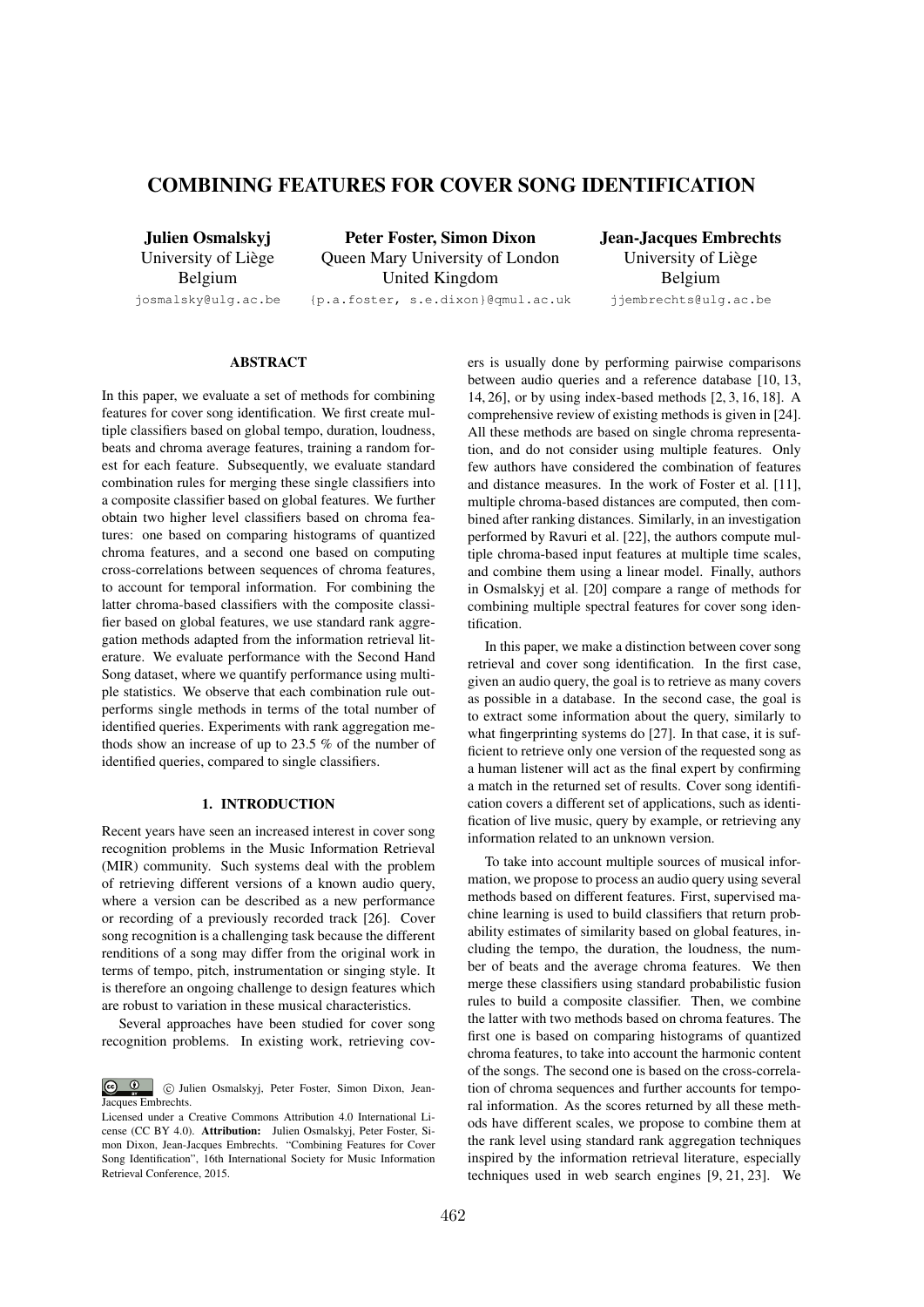demonstrate that combining global features with chroma based features for cover identification improves the results over methods based on single features.

The remaining of this paper is organized as follows. Section 2 gives an overview of our approach and describes our methodology. Section 3 details the combination rules evaluated throughout this research. In Section 4, we describe our experimental setup as well as the evaluation procedure. Section 5 presents the realized experiments and the results obtained. Finally, Section 6 concludes the paper.

# 2. APPROACH OVERVIEW

Cover songs are different versions of underlying original works. The notion of cover therefore closely relates to musical similarity between two songs. A cover song identification system may therefore be conceived as measuring the similarity between two songs to classify them into a *similar* or a *dissimilar* class. We consider a binary notion of cover song identity. Our approach is based on several pairwise comparison functions called *rejectors*, as used in [19]. A rejector is a function  $R$  that takes two audio tracks as an input and returns a score ranking the similarity between two tracks. In a cover song identification scenario, one track is the query while the other one is any track of the database. Rejectors aim to filter out result candidates, while retaining a subset of the database containing at least one match with respect to the query.

We design several rejectors based on different features and combine them such that the global output takes the information brought by each rejector into account. We make the assumption that the outputs of rejectors based on different features are independent, and therefore contribute to improving the performance of the system. We first design multiple probabilistic rejectors based on several global features using random forests [5]. We next design a rejector based on the quantization of chroma features. Finally, to take into account temporal information, we implement a rejector that computes cross-correlations between sequences of beat synchronous chroma features. This technique was first proposed by Ellis et al. [10] and is used as a baseline in our research.

#### 2.1 Probabilistic Rejectors

Previous work, performed by Osmalskyj et al. [19, 20], demonstrates that features such as tempo, duration, or spectral features perform better than random. However, as such features are global and low-dimensional, they do not bring much information when taken individually. Based on that observation, we select several of these global features and combine them in order to build a composite classifier that takes advantage of each single feature. For each feature, we build a probabilistic rejector using supervised machine learning. To determine the similarity of candidates with respect to a query, we perform pairwise comparisons using the rejectors. Features are extracted from the tracks and used as an input for the learned model to predict a probability. The probabilistic rejectors are furthermore combined using several rules to build a composite rejector.

#### 2.2 Codebook Rejector

To take into account the harmonic content of the songs, we build a rejector based on the quantization of chroma features. Similar features have been used in [19] and [11]. For each track, chroma features are mapped to specific codewords. A track is then represented by a histogram of the frequency of each codeword, known as a *bag-offeatures* representation [12]. Codewords are determined using an unsupervised K-Means clustering of 200,000 beat synchronous and unit-normalized chroma vectors. We evaluated the number of codewords in the range 25 to 100. Best performance was achieved with a clustering of 100 codewords. To account for key transpositions, we make use of the *Optimal Transposition Index* (OTI) [25] as it is a straightforward approach that has been used in many other investigations [1, 11, 19, 24].

The similarity between two bag-of-features representations is computed as the *cosine similarity* between both histograms. We evaluated the cosine similarity against Euclidean and Bhattacharyya distances, as well as a supervised learning based distance. However, best results were achieved with the cosine similarity. Furthermore, the cosine similarity is fast to compute, especially when the input vectors are normalized to unit norm, as it can be computed as a simple dot product.

#### 2.3 Cross Correlation Rejector

To take into account temporal information, we implement a baseline algorithm, initially proposed by Ellis et al. in [10]. In that method, songs are represented by beat-synchronous chroma matrices. Beat-tracking is used to align chromas on detected beats. Comparing songs is then performed by cross-correlating entire chroma-by-beat matrices. Sharp peaks in the resulting signal indicate a good alignment between the tracks. The input chroma matrices are high-pass filtered along time. We re-implemented existing work using a high-pass filter with the *alpha* coefficient set to 0.99. To compute the cross-correlation, we used a 2-dimensional FFT. This, on one hand, allows to find the optimal lag in the time dimension, and on the other hand, to find the best transposition shift along the chroma pitches. To emphasize sharp local maxima, the resulting cross-correlation signal is high-pass filtered. The final distance between two songs is taken as the reciprocal of the peak value of the crosscorrelated signal.

# 3. COMBINING REJECTORS

The core of our method lies in the combination of rejectors. We first build probabilistic rejectors based on global features and combine them to produce a composite rejector. We evaluate several probabilistic fusion rules. Then, we combine that composite rejector with two other rejectors based on chroma features, using rank aggregation methods. This section details both kinds of combinations.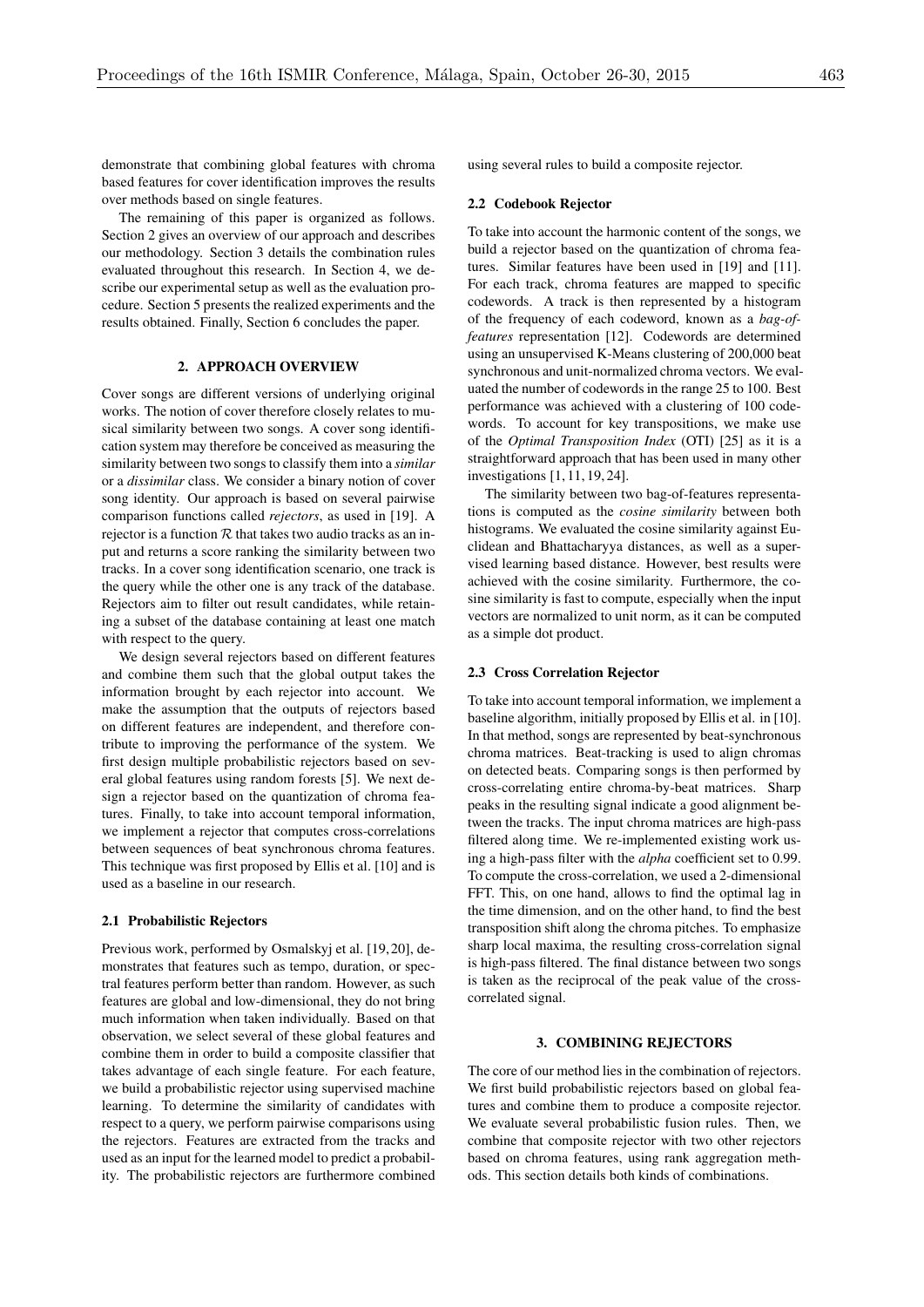## 3.1 Score-based Combination

As stated in Section 2.1, previous work shows that rejectors based on global features such as the tempo or the duration of the songs do not produce satisfying results, when taken individually. It makes therefore sense to investigate their combination so that more information is taken into account when comparing two songs. As the global rejectors estimate probabilities of cover identities, we evaluate several combination rules to take advantage of each feature. Multiple rules have been proposed as a mean of combining probability estimates for classification [7, 8, 15]. We select in particular the *product,* the *sum* and the *median* rules [15] and evaluate the combination of our probabilistic rejectors with them.

# *3.1.1 Product Rule*

The probabilistic product decision rule combines the a posteriori probabilities generated by the individual rejectors by a product rule. For *N* rejectors, the rule is given by

$$
p = \frac{\frac{1}{C_s^{N-1}} \prod_{j=1}^{N} R_{j,s}}{\frac{1}{C_s^{N-1}} \prod_{j=1}^{N} R_{j,s} + \frac{1}{C_d^{N-1}} \prod_{j=1}^{N} R_{j,d}}
$$
(1)

where  $C_s$  is the a priori probability of the similar class,  $C_d$  is the a priori probability of the dissimilar class, and  $R_{j,s}$  (respectively  $R_{j,d}$ ) is the probability that the rejector  $R_i$  considers the input tracks similar (respectively dissimilar). According to [15], it is a severe rule as it is sufficient for one rejector to inhibit a particular interpretation by outputting a close to zero probability for it.

#### *3.1.2 Sum Rule*

The sum probabilistic rule computes the final probability by computing the sum of each probability and averaging it by the number of rejectors. It is expressed as

$$
p = \frac{1}{N} \sum_{i=1}^{N} R_j
$$
 (2)

where *N* is the number of rejectors and  $R_i$  is the probability returned by rejector *j*. For a set of classifiers that show independent noise behavior (e.g. based on different sets of features), the errors in the probability estimates are averaged by the summation [7]. In particular, the sum rule can be useful in reducing the noise for large sets of classifiers.

#### *3.1.3 Median Rule*

The median probabilistic rule is computed by taking the median of the individual probabilities. It is well established that the median is a robust estimate of the mean. The probabilistic sum in Equation 2 computes the average of the a posteriori probabilities. Therefore, if one rejector outputs an outlier probability, it will affect the final probability and it could lead to an incorrect decision. In that case, it might be more appropriate to use the median rule rather than the sum rule [15].

## 3.2 Rank Aggregation

While the composite global rejectors built by probabilistic fusion rules output probability estimates, two remaining rejectors, based on chroma features, return scores on different scales. Consequently, the rules described in Section 3.1 do not apply for fusing all rejectors together. As each rejector returns a list of ordered tracks, we propose to fuse all rejectors based on rank aggregation techniques, adapted from the information retrieval literature. Rank aggregation methods have been particularly studied in the web literature [9, 21, 23]. Compared to score-based combination, rank-aggregation is more suited as it is naturally calibrated and scale insensitive [21]. Indeed, using the returned scores requires to rescale the score values to the same range (e.g. between 0 and 1) so that different scales do not influence the aggregation results. Another advantage of rank aggregation is that the methods are usually computationally cheap as they usually consist in arithmetic operations on integer ranks. Furthermore, they require none or few parameters to set up.

In the case of cover song identification, each rejector compares queries to the entire search database and returns a full permutation of the database. Rank aggregation methods look at the position of each track in each list, and compute an aggregated rank to be associated to each track in the final list. A new list of results is then built by setting each track at the new rank position.We evaluated three rank aggregation rules: *minimum rank, mean rank, median rank*. For each track, we retrieve its rank in each input list, which allows us to aggregate ranks by respectively computing the minimum, the mean and the median of the ranks for each track. The final aggregated list is then sorted according to the new rank. Details of the experiments and the results are given in Section 5.

# 4. EXPERIMENTAL SETUP

## 4.1 Evaluation Database

For evaluation, we use the Second Hand Song dataset  $<sup>1</sup>$ </sup> (SHS), which is a subset of the Million Song Dataset [4] (MSD). The SHS is organized into 5,854 *cliques,* which correspond to groups of cover songs of original works. It contains on average 3.097 versions for 5,854 original songs. The SHS does not provide audio files, but contains pre-computed features such as the tempo, the duration, the beats, the loudness and the chroma features for 18,196 tracks, which makes it suitable for our research. Furthermore, it has been used in several research papers [3, 13, 14, 18], which allows us to compare our results to other methods.

The SHS proposes a pre-defined learning set (LS) and test set (TS), respectively containing 70% (12,960 tracks) and 30% (5,236 tracks) of the samples. However, to evaluate our method with variable LS and TS sizes, we merged both provided sets into one large set of 18,196 songs so that we can split it to different LS and TS sizes. Typically, since

<sup>1</sup> http://labrosa.ee.columbia.edu/millionsong/secondhand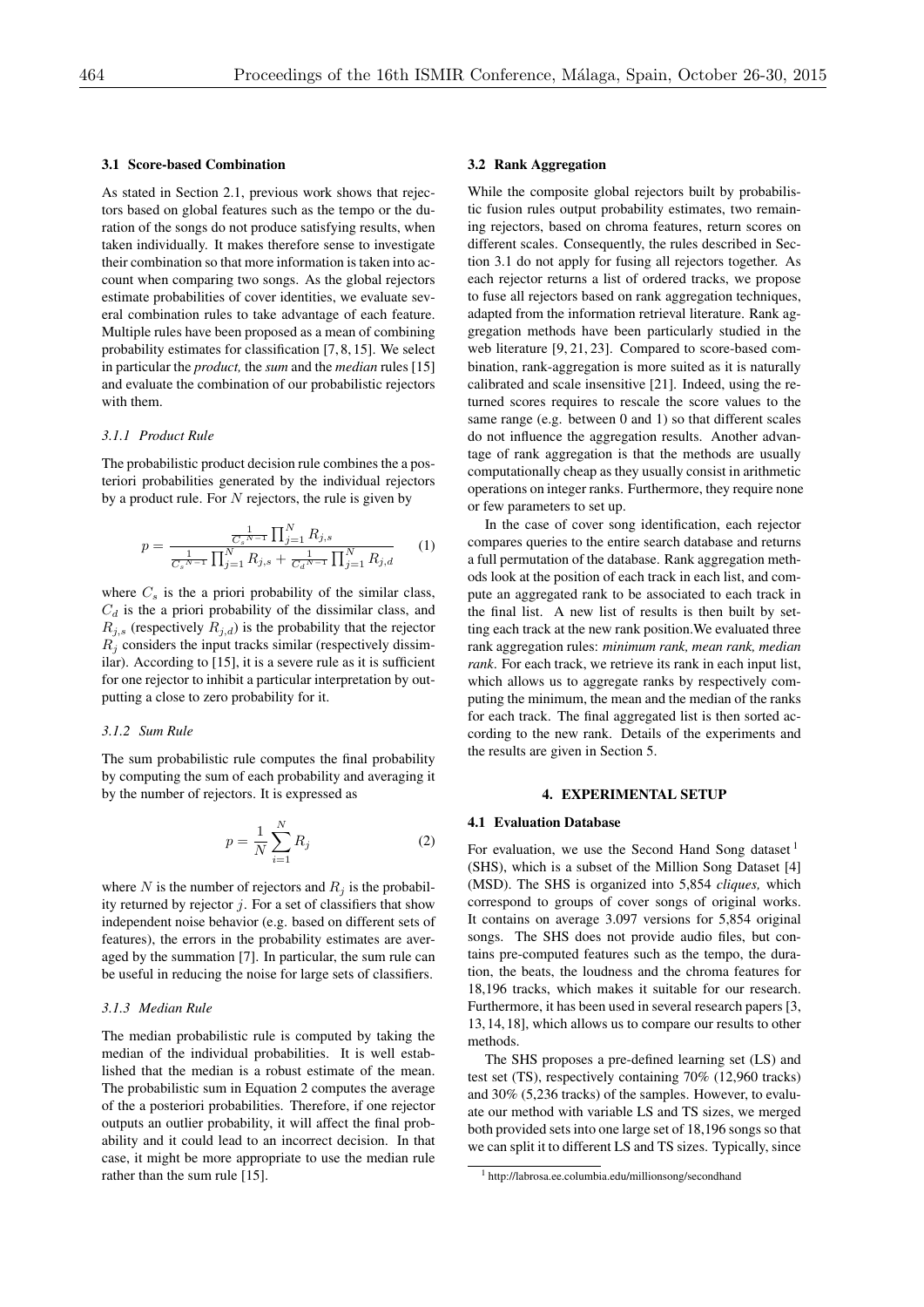

Figure 1: Distribution of the size of the cliques in the SHS dataset. Most of the cliques have a constant size of 2 or 3. However, some cliques contain more elements. The evaluation is therefore specific to that dataset as songs containing more versions will be more likely to be identified.

supervised learning algorithms such as the random forests require a decent amount of training samples, we set the LS to 70% and the TS to 30% of the SHS. However, to investigate how the system behaves on a larger scale, we also experimented with a larger TS containing 10,870 tracks. As the SHS provides a list of known duplicate tracks, we removed them from the dataset. Note that due to the removal of the duplicates, the number of cliques is reduced to 5,828, losing 26 cliques in the process.

It should be noted that the cliques in the SHS do not have a constant size, as can be seen in Figure 1. Although most of the cliques contain two elements, some cliques contain a lot more cover versions. Such songs containing many cover versions will be more likely to be identified in that evaluation set. The interpretation of the evaluated metrics remains therefore limited to the SHS dataset, as they characterize not only the identification algorithm, but also the dataset used to assess them.

#### 4.2 Rejectors

Each rejector described in Section 2 makes use of the features pre-computed in the SHS. We specifically make use of the tempo, the duration, the loudness, the beats as well as the chroma features. The chroma features provided in the SHS are aligned on onsets rather than on the beats. As our chroma rejectors make use of beat-synchronous chroma features, we aligned the provided chromas on the provided beats, therefore approaching the beat-aligned representation proposed in Ellis et al. [10]. Note that in the work of Khadkevich et al. [14], the authors computed their own chroma features and compared them to the ones provided in the SHS. They report an improvement of 9.87% in terms of mean average precision against the chromas provided in the SHS with their chroma extraction algorithm. We therefore expect our method to perform better using a different chroma implementation (compared to the results presented in Section 5).

To account for differences in key for our probabilistic rejector based on average chroma features, we compute the

OTI [25] between average chromas and shift one chroma accordingly, similarly to what is done in Section 2.2 with the codebook rejector.

For the random forest algorithm, we use both a LS containing 70% of the cliques (selected at random) of the SHS, and a LS containing 40% of the cliques to study how the system behaves on a larger scale. A model is learned for each feature by processing the samples of the learning set. Note that to avoid overfitting during the learning phase, the depth of the trees is limited and the optimal depth is found by maximizing the area under the *Receiver Operating Characteristic* (ROC). The models are learned with 100 trees and with a maximal depth of 11.

#### 4.3 Evaluation Algorithm and Metrics

For evaluation, each track of the TS is taken as a query and compared to the remaining tracks of the TS using our rejectors. As the results are provided for each query as a list of tracks ordered by descending order of similarity, we compute scores such as the Mean Rank (MR) of the first identified cover, the Mean Reciprocal Rank (MRR) and the Mean Average Precision (MAP) [17]. The MR corresponds to the mean position of the first identified query (lower is better). The MRR is computed as the average of the reciprocal of the rank of the first identified query (higher is better). The MAP for a set of queries corresponds to the mean of the average precision scores for each query (higher is better). Note that since we are interested in cover song identification rather than retrieval, we are only interested in retrieving at least one match for each query. Therefore, MR and MRR are more suited than the MAP as the latter takes into account the position of all matches in the list of results and is therefore only given as indicator. We also report the results in terms of the number of queries identified in *top-k* position, with *k* set to 10, 100 and 1000. This metric is also used in the MIREX evaluation [6].

## 5. RESULTS

#### 5.1 Combining global rejectors

To investigate the behavior of probabilistic combination rules, as presented in Section 3.1, we combined our probabilistic rejectors based on global features using the product rule, the sum rule and the median rule. We first analyzed how each single rejector behaves on an evaluation database containing 5,464 tracks, compared to random classification. For the latter case, we simply built a rejector that outputs a probability sampled at random from a uniform distribution. Figure 2 shows curves corresponding to each rejector. Examination of the curves of the single rejectors shows that the rejector based on average chroma features performs better than the others (+92.5 % for top-10 and +18.5 % for top-100 compared to tempo). The tempo, beats and duration rejectors have similar curve shapes and perform similarly when taken individually. The composite median rule (in dark bold), obtained by fusing all single rejectors using the rule described in Section 3.1.3, performs better than the individual rejectors. In terms of the number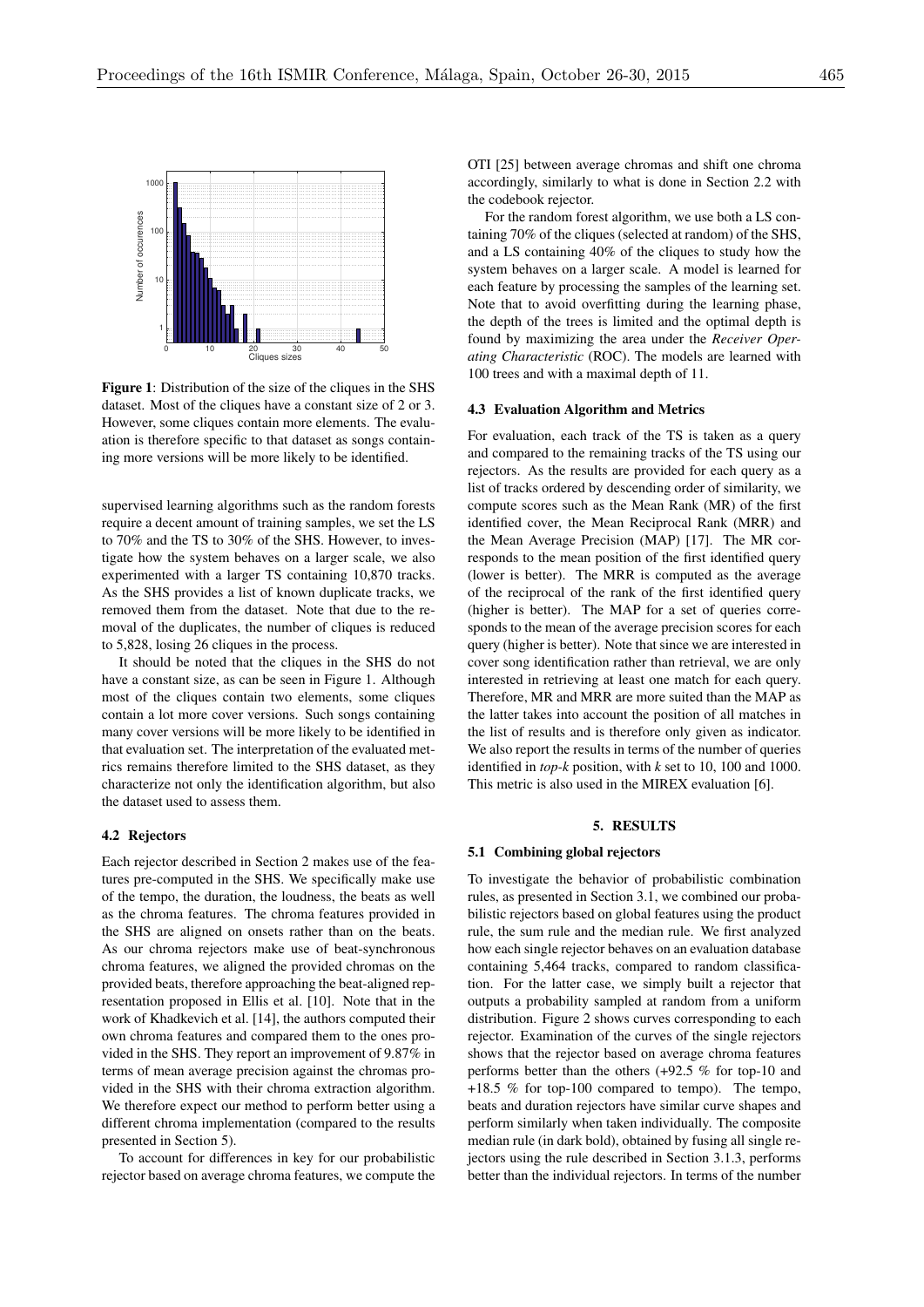

Figure 2: Single rejectors based on global features and composite rejector resulting from the probabilistic median combination rule, with an evaluation set of 5,464 tracks. The composite rejector outperforms any single rejector.

of tracks identified in the top-10, 100 and 1000, there is an improvement of respectively 62.5 %, 43.7 % and 16.4 %. compared to the average chroma rejector. In terms of MR and MRR, the composite rejector improves the scores by 24.9 % and 63.2 % respectively. To establish how all combination rules behave, Figure 3 displays the curves corresponding to each rule. Overall, all rules behave similarly. Zooming in the lower left corner (higher cutoff), the sum rule outperforms the product and the median. Compared to the median, the number of tracks identified in the top-5000 (lower-left area) is increased by 0.39% (5,419 tracks over 5,398). Similarly, the product rule outperforms other rules in the upper right corner (lower cutoff), with an increase of 24 % and 4 % for the top-10 and top-100 over the median rule. Our final choice is the median rule, as it produces a MR of 979.6 compared to 1127 and 1090 with the sum and product rules respectively.

#### 5.2 Rank aggregation results

We combined the composite rejector based on global features with chroma based rejectors based on the quantization of chroma features and based on the cross correlation of chroma sequences. The three rank aggregation methods described in Section 3.2 are evaluated. We first report the results on a TS containing 30% of the SHS samples containing 1,745 cliques and 5,464 queries. Table 1 shows the number of queries identified in the top 10, 100 and 1000 for each single rejector and for each aggregation rule. Examining the results, we observe that each aggregation rule outperforms each single rejector. Best results for the top-10 returned tracks are achieved with the minimum aggregation rule. The number of identified tracks in the top-10 goes from 871 with the cross correlation rejector to 1004 with the minimum rule, which corresponds to an improvement of 15*.*2 %*.* Best results for the top-100 and top-1000 returned tracks are both achieved with the mean rule, with improvements of respectively 23*.*5 % and 7*.*19 %. Figure 4 shows the performance of the minimum rank aggregation rule against each single rejector. The zooms in the lower left and upper right corners indicate that the aggregated

| Top  | Proba | Cluster | <b>XCorr</b> | Min  | Mean | Median |
|------|-------|---------|--------------|------|------|--------|
| 10   | 169   | 560     | 871          | 1004 | 972  | 916    |
| 100  | 1064  | 1731    | 1523         | 2042 | 2139 | 2113   |
| 1000 | 3732  | 3931    | 3386         | 4177 | 4214 | 4129   |

Table 1: Results for a TS of 1745 cliques and 5,464 tracks. Rank aggregation combinations increase the number of identified queries for each rule.

|            | Proba | Cluster | <b>XCorr</b> | Min   | Mean  | Median |
|------------|-------|---------|--------------|-------|-------|--------|
| MR         | 979.6 | 861.4   | 1166         | 718.3 | 704.3 | 749.5  |
| <b>MRR</b> | 0.016 | 0.059   | 0.122        | 0.107 | 0.112 | 0.104  |
| MAP        | 0.008 | 0.027   | 0.067        | 0.055 | 0.059 | 0.054  |

Table 2: Results for a TS of 1745 cliques and 5,464. Each rank aggregation combination outperforms single rejectors in terms of the Mean Rank (MR).

rejector performs better across the whole range of cutoff values. We also report the standard metrics (described in Section 4.3) in Table 2. Surprisingly, the MRR and MAP values are slightly decreased when compared to the best performing single rejector (cross-correlation, XCorr in the table). This might be due to the fact that when we aggregate the lists of results (Section 3.2), several tracks can be ranked at the same position. This might therefore affect the metrics. Note however that in terms of the Mean Rank, each combination outperforms each single rejector.

To establish how the aggregated rejectors scale on a larger dataset, we evaluated it on a TS containing 60% of the samples of the SHS. The LS used for learning the probabilistic rejectors is therefore smaller (40%) and produces decreased performance for the machine learning models built with random forests. That new TS contains 10,870 tracks, and is chosen to approach the size of the original SHS training set (12,960 tracks), to compare our results to results proposed in existing research papers [2, 13, 14]. We further increased the size of the TS by decreasing the size of the LS to 30% and 20% of the SHS. However, the produced results with the probabilistic rejectors showed worse performance, due to the lack of enough learning samples for the random forest algorithm. Table 3 shows the results of our method against existing work. Note that care should be taken while reading these results as our probabilistic models do not perform as well as with a larger LS, and as the sizes and the contents of both evaluation databases differ. In terms of the MR, our method is ranked at the second position.

## 6. CONCLUSION

In this paper, we evaluated multiple techniques for combining distances and features for cover song identification. We first made use of random forests to design probabilistic rejectors based on global features. We evaluated several standard combination rules such as the sum, the product and the median rules to build a composite rejector. Results show that combining single rejectors based on global fea-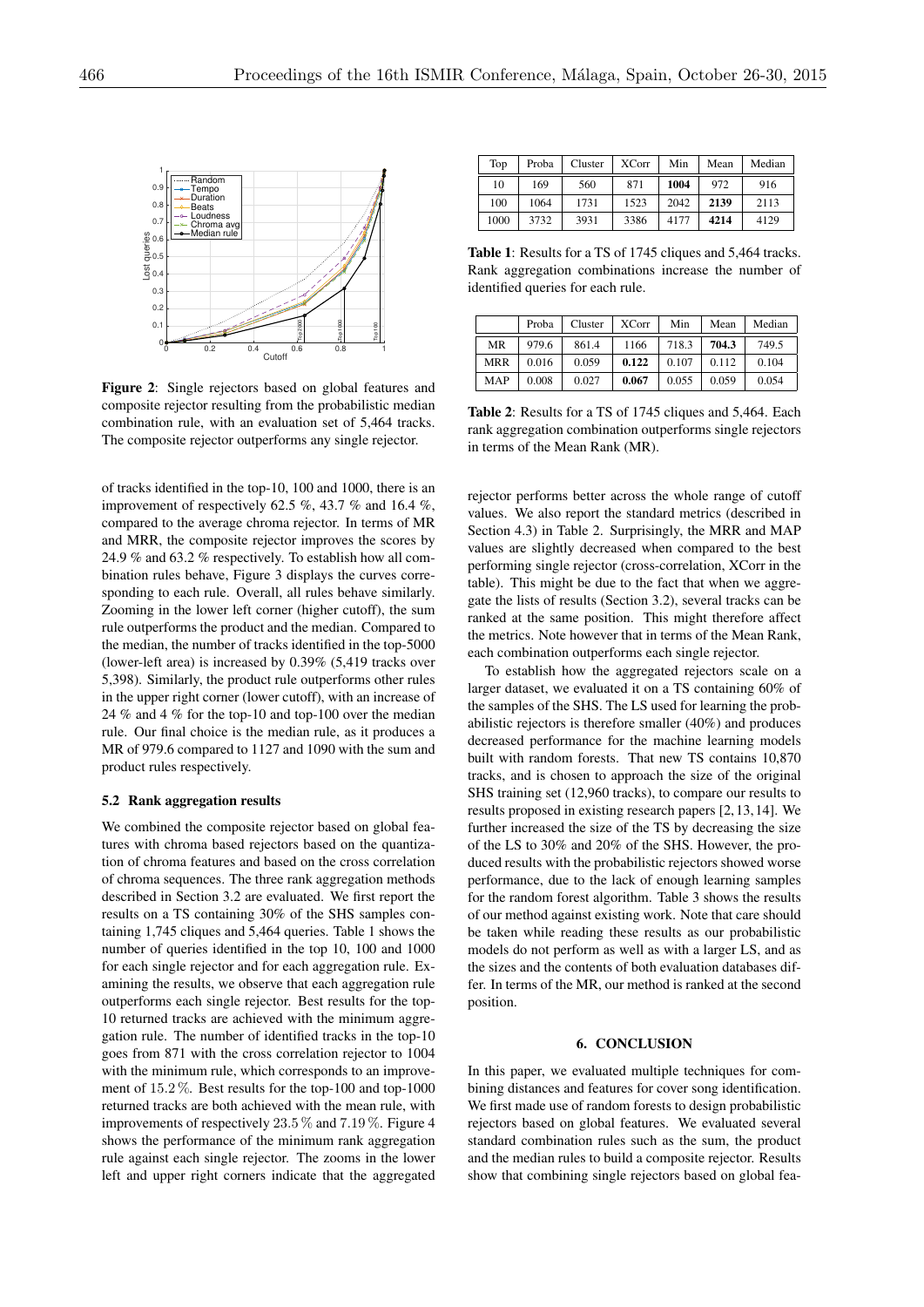

Figure 3: Performance of the probabilistic sum, product and median combination rules to build a composite rejector based on multiple global features. The second figure is a zoom of the left lower part (high cutoff). The sum rule performs slightly better in that area. The third figure is a zoom of the upper right area. The product rule performs slightly better there.



Figure 4: Performance of the minimum aggregation rule against rejectors based on global features (composite), quantization of chroma features and cross-correlation of chroma sequences (XCorr) on a database containing 5,464 tracks. The second figure is a zoom of the lower left corner (high cutoff) and the third figure is a zoom of the upper right corner (low cutoff). In each case, the aggregation increases the number of identified tracks.

| Method                                     | MR      | MAP   |
|--------------------------------------------|---------|-------|
| Khadkevich et al. [14]                     | 958.2   | 0.10  |
| <b>Rank Aggregation</b> (10,870 tracks)    | 1,455.6 | 0.048 |
| Bertin-Mahieux et al. 2D-FTM (200 pcs) [3] | 3,005   | 0.09  |
| Humphrey et al. [13]                       | 1,844   | 0.28  |

Table 3: Comparison of the rank aggregation method against existing methods evaluated on the SHS original training set. Care should be taken when reading the results as the original SHS training set contains 12,960 songs, and our subset contains 10,870 tracks sampled from the SHS.

tures improves the performance compared to single classifiers. We proposed to combine the composite rejector based on global features with rejectors based on chroma features. To take into account the harmonic content of the songs, we introduced a rejector based on comparing histograms of quantized chroma features. To account for temporal information, we further implemented a baseline rejector performing cross-correlations between sequences of chroma features. As all these rejectors return values on different scales, we proposed to combine them at the rank level. We evaluated several rank aggregation methods such as the mean, the median and the minimum aggregation rules. We conducted experiments on the Second Hand Song dataset and observed that aggregation methods outperform methods in isolation for cover song identification. Results are provided in terms of standard metrics such as the mean rank of the first match, the mean reciprocal rank and the mean average precision, as well as in terms of the total number of queries identified in the top-k results. Compared to single rejectors, the minimum aggregation rule shows an improvement of up to 23.5 % of the number of queries identified in the top-100 returned tracks. Comparing our results to existing work, we observe that our method does not perform as well as other methods in terms of mean average precision. However, in terms of mean rank of the first identified query, the results are comparable to related methods and rank our method at the second position. Although our method does not produce state-of-the-art results, we showed that aggregating multiple features and distance measures does increase the number of identified queries. These results suggest that combining many other features as well as multiple comparison algorithms could lead to significant improvements in any cover song identification system. Future work therefore includes more experiments with features taking into account e.g. the melodic line of the songs, or structural information. In any case, many combining experiments should still be performed to improve state-of-the art results.